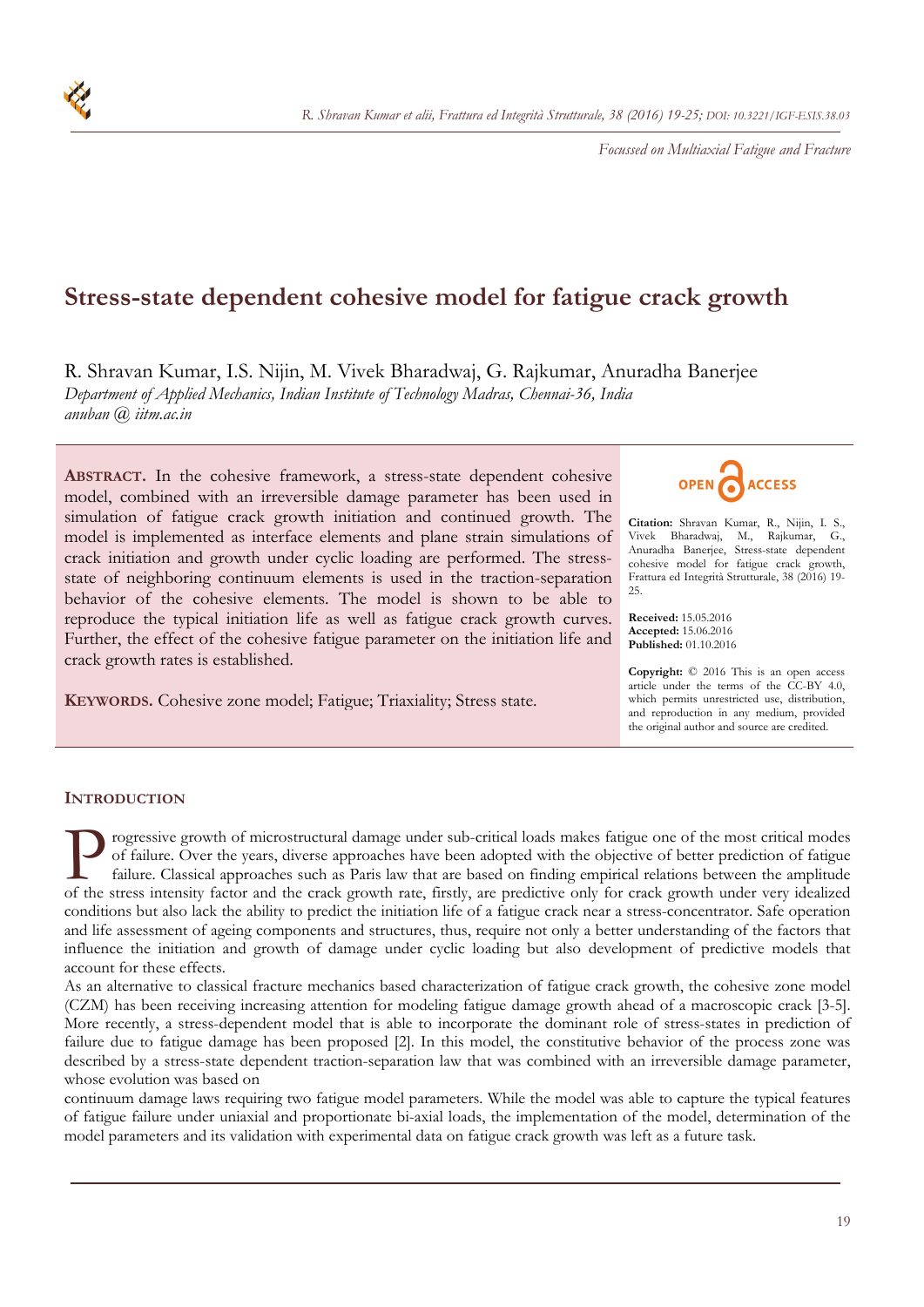

In the present work, the stress state dependent model along with an irreversible damage parameter is implemented as cohesive element. A cohesive model for a plane strain modified CT specimen analyzed for fatigue failure is presented for an aluminum alloy material. The mechanical properties and the corresponding cohesive properties for the monotonic nature of the traction separation law are taken from monotonic fracture properties of aluminum. The fatigue crack growth predictions of the model for different fatigue parameters are presented. The effect of the cohesive fatigue parameters on crack growth curves is established.

# **STRESS-STATE DEPENDENT COHESIVE MODEL FOR FATIGUE**

n the present work, the simulation of fatigue crack initiation in a modified compact test specimen and its continued growth is based on the fatigue cohesive model proposed by Jha and Banerjee [2]. The model assumes that the damage mechanisms that lead to failure are localized in a thin layer (process zone). The constitutive behavior of this In the present work, the simulation of fatigue crack initiation in a modified compact test specimen and its continued growth is based on the fatigue cohesive model proposed by Jha and Banerjee [2]. The model assumes that t account for the progressive cyclic damage. The triaxiality dependent relation between the traction,  $T_n$ , and the normalized separation,  $\widehat{\delta_n}$ , are taken to have three distinct expressions to represent linear, hardening and softening behavior for increasing separation between the bounding surfaces as:

$$
T_{n,o} = (1 + \sqrt{3} H_{eff}) \left(\frac{2E}{3}\right) \widehat{\delta}_n
$$
  
\n
$$
= (1 + \sqrt{3} H_{eff}) \left(\frac{\sigma_y}{\sqrt{3}}\right) \left(\frac{2E}{\sqrt{3}\sigma_y} \widehat{\delta}_n\right)^n
$$
  
\n
$$
= \sigma_{max} \exp\left(-0.01 \left(\frac{\widehat{\delta}_n - \widehat{\delta}_{n2}}{\widehat{\delta}_{n2}}\right)^4\right)
$$
  
\n
$$
\widehat{\delta}_{n2} \leq \widehat{\delta}_n \leq 10 \widehat{\delta}_{n2}
$$

where  $\widehat{\delta_{n1}} = \frac{\sqrt{30}}{2E}$ 3 2  $\frac{\sigma_y}{F}$  and  $\widehat{\delta_{n2}} = \frac{\sqrt{3}}{2}$ 2  $Ce^{-1.5H_{eff}} + \frac{\sigma_{j}}{R}$ *E*  $\left(Ce^{-1.5H_{eff}}+\frac{\sigma_y}{F}\right)$  $\begin{pmatrix} E \end{pmatrix}$ . Here, *Heff* is an effective triaxiality parameter defined to

incorporate the effects of triaxiality [7], and C and S are model parameters that are used to define upper and lower bounds on the equivalent plastic strain required for failure during monotonic fracture respectively.

To incorporate the accumulation of incremental damage due to cyclic loading, a damage evolution law proposed by Roe and Siegmund [1] was used. The accumulation of damage parameter was taken to start once a deformation measure, accumulated separation  $(\overline{\Delta_n})$ , is greater than a critical magnitude  $(\delta_o)$ , which is implemented through Heaviside function. The accumulated separation is calculated by  $\overline{\Delta_n} = \int \left|\delta_n\right| dt$  and the critical magnitude  $(\delta_o)$  is the separation at maximum stress ( $\sigma_{max}$ ). The increment of damage is related to the increment of deformation weighted by the current load level

while the incremental deformation is normalized by accumulated cohesive length  $(\delta_{\Sigma})$ . Also, the model assumes that there exists an endurance limit,  $\sigma_F$ , which is a stress level below which cyclic loading can proceed infinitely without failure. The evolution equation for the damage parameter is taken to be:

$$
D_c = \frac{|\delta_n|}{\delta_{\Sigma}} \left[ \frac{T_n}{\sigma_{max}} - \frac{\sigma_F}{\sigma_{max,o}} \right] H \left( \frac{\overline{\Delta_n}}{\delta_o} - 1 \right)
$$

Cohesive endurance limit,  $\sigma_F$  and accumulated cohesive length,  $\delta_\Sigma$  are two fatigue parameters of this model.  $\sigma_{max}$  is the current maximum stress that can be taken by the process zone after the onset of damage accumulation. It is calculated by  $\sigma_{max} = \sigma_{max,o}(1-D_e)$ . Then the damage is translated as the degradation of the process zone by updating its constitutive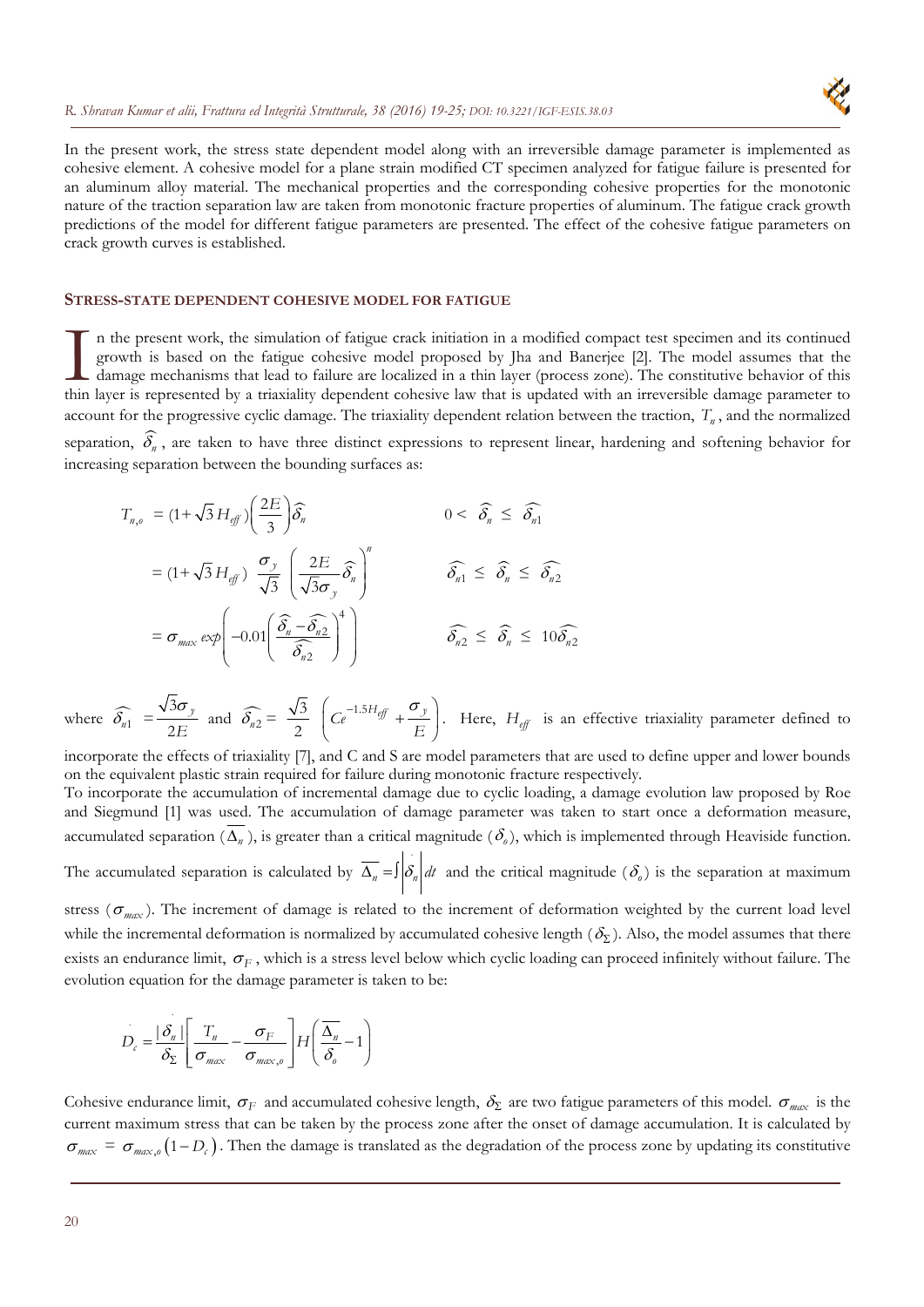

behavior. The current traction is calculated by  $T_n = T_{n,o}(1-D_c)$ . Here it is assumed that, the tangential separation is less significant when compared to normal separation, therefore the contribution of shear traction on damage is ignored in the proposed model.

A description of the cohesive zone behavior under unloading and reloading is provided by a linear function similar to the linear part of TSL, modified to retain opening displacement continuity and use the current elastic modulus as:

$$
T_n(t+\Delta t) = T_n(t) + \left(1 + \sqrt{3}H_{\text{eff}}\right)\frac{2E}{3}\left(1 - D_c\right)\left(\widehat{\delta_n}\left(t + \Delta t\right) - \left(\widehat{\delta_n}\left(t\right)\right)\right)
$$

During unloading, to avoid interpenetration of cohesive surfaces, which is physically unrealistic, higher stiffness is incorporated for negative normal separation. In the present model, the frictional interactions have been ignored.

The cohesive model is implemented as a user-element through a user-subroutine (UEL) in ABAQUS V6.10. The cohesive element formulation as per Gao and Bower [6] is modified to include the stress-state dependence, fatigue damage evolution and criteria for failure of a cohesive element representing crack growth.

The damage in every increment is calculated according to the evolution equation depending on the incremental separation. The damage calculated in every increment over one cycle is accumulated using an additional damage variable ( *DD* ). To avoid longer computational times, it is assumed that the damage accumulated in each cycle is similar valued to next (n-1) cycles, where 'n' is a chosen number of cycles that is significantly smaller than the number of cycles taken from initiation of crack to final failure. As a consequence, after every  $i^{th}$  cycle the damage is updated to be  $D_c = D_c^{i-1} + n * DD$  and the

total number of cycles,  $N = N^{i-1} + n$ .

Failure of cohesive element is taken to occur under two conditions. The first condition is based on traction, where if the traction of cohesive element is less than a specified low value of traction. The second condition is based on the accumulated damage, when the damage accumulated within a cohesive element reaches a threshold value the element is considered to have failed.



Figure 1: (a) FEM model (b) Mesh around the crack tip.

A modified compact tension (CT) specimen geometry with a width,  $W = 74$  mm and thickness,  $B = 22$  mm is used for analysis as shown in Fig. 1. A plain strain finite element mesh based on the specimen geometry was created and the cohesive elements are inserted along the process zone. The elastic-plastic mechanical properties used in this investigation are that of Aluminum alloy ( $E=70000$  MPa,  $v=0.33$ ) and the model parameters are taken as,  $S=4.32$  and  $C=0.432$  as per Faizan and Banerjee [9]. Mode-1 fatigue loading with an amplitude range of 1-8 KN is applied on the plain strain FEM model. Fatigue crack growth curve predictions of the model were generated for different model parameters.

A crack growth curve prediction of the model with parameters  $\sigma_F = 0.25$ ,  $\delta_{\Sigma} = 10$ ,  $\Delta_{th} = 1$  is shown in Fig. 2 (a) and the corresponding damage evolution of the first five elements ahead of the crack tip is shown in Fig. 2 (b). It is observed that the element 3 attains the threshold damage (*D*=0.002) first followed by element 2 and then element 1, which eventually leads to the crack propagation causing the further elements to fail in the similar manner. The stress field ahead of the crack tip is shown in Fig. 3. The plastic wakes forming locally along the crack path is shown in Fig. 4. The formation of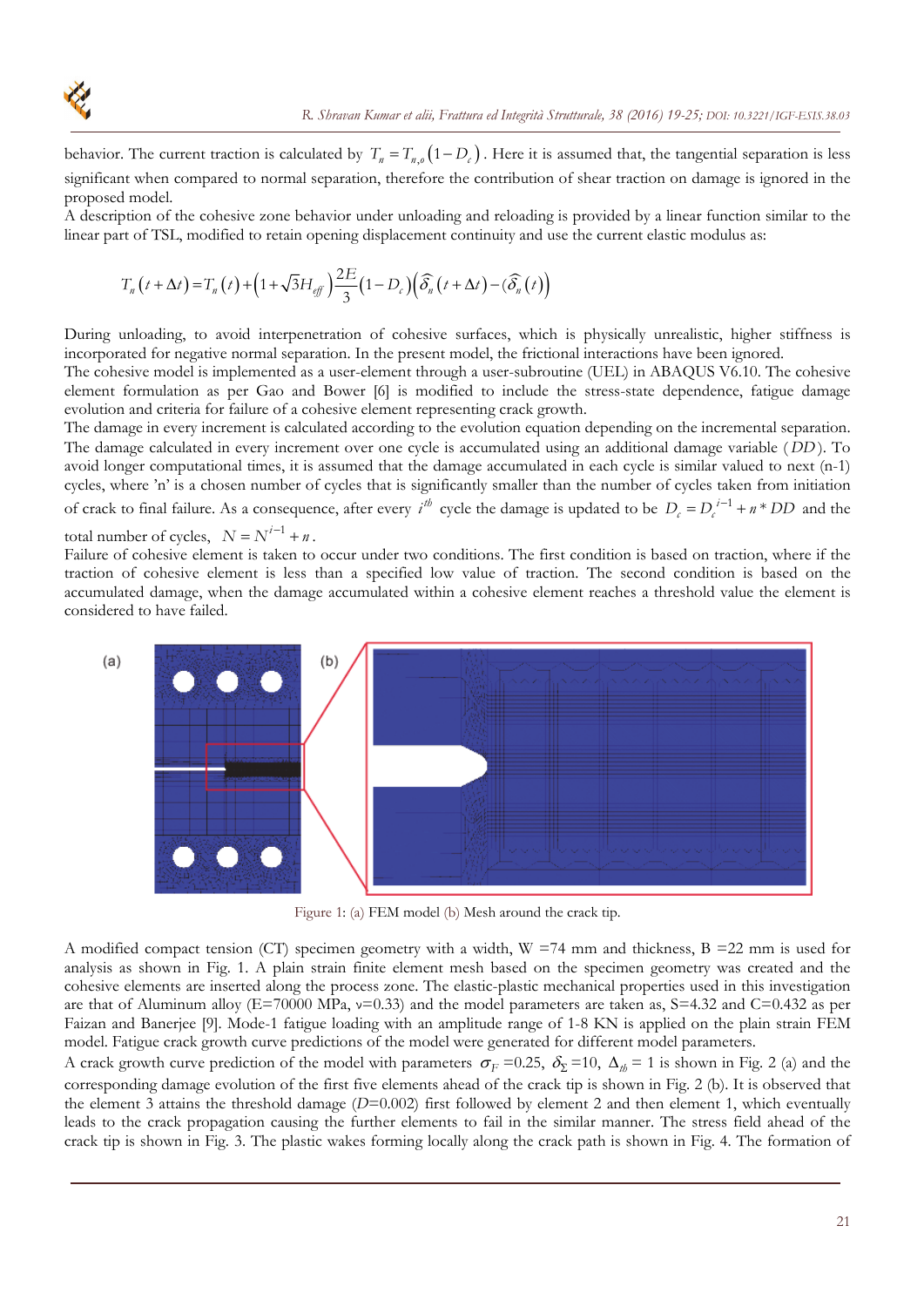

these regions could be correlated with the instabilities observed in the crack growth curves as the regions with localized plastic strains in the wake correspond to the cycles that have low crack growth rate while the cycles having fast crack growth rate resulted in virtually no plastic strain in the wake.



Figure 2: a) Fatigue crack growth curve (1-8 KN) b) Damage evolution in the elements ahead of crack tip.



Figure 3: Stress contour ( $\sigma_{yy}$ ) ahead of the crack tip.



Figure 4: Contour of equivalent plastic strain.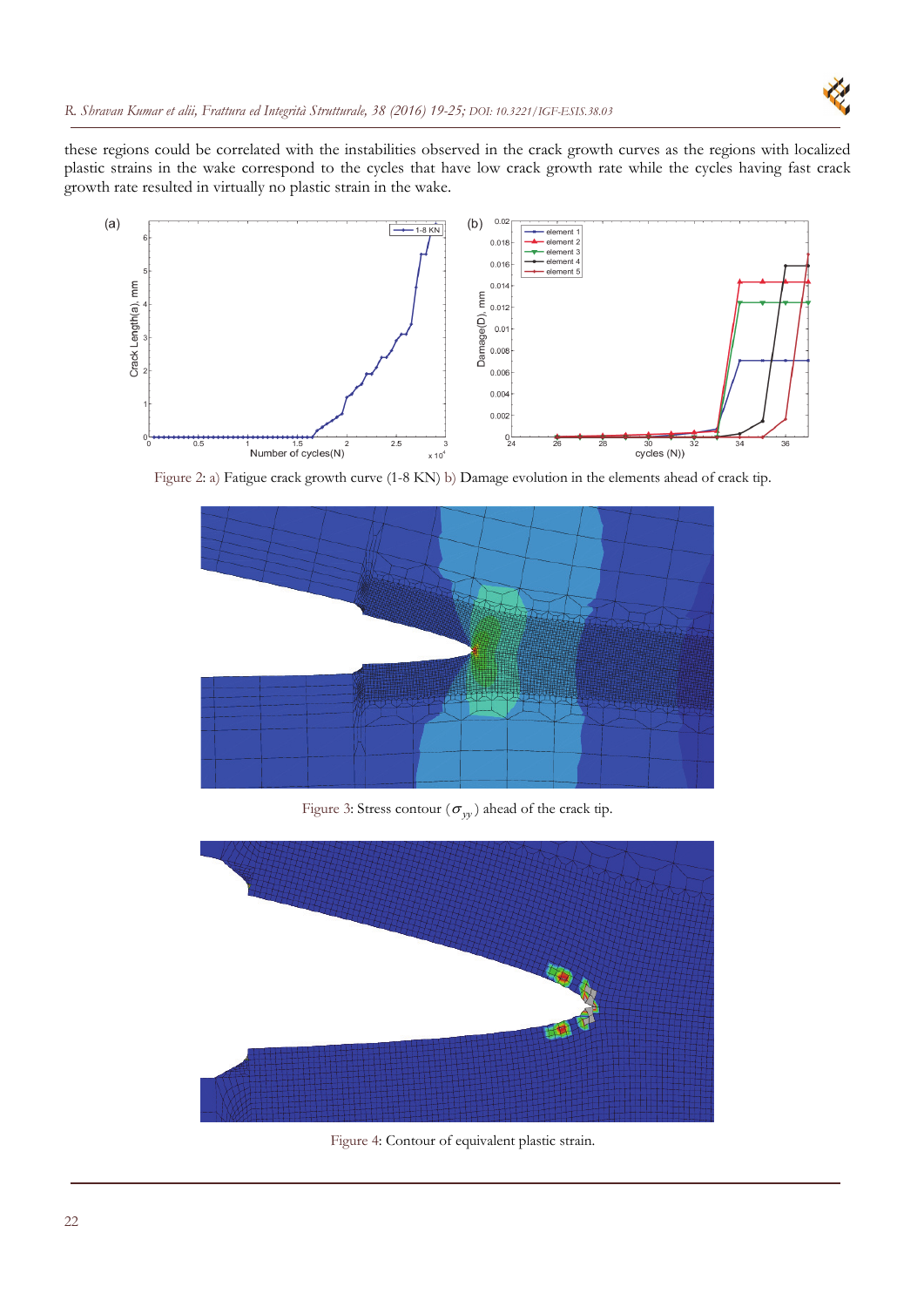#### **RESULTS AND DISCUSSION**

 parametric study was carried out to establish the effect of stress state on crack growth kinetics and determine the effect of model parameters on FCG curves. The effect of the parameters cohesive length  $(\delta_{\Sigma})$ , threshold  $(\Delta_{th})$ and cohesive endurance limit ( $\sigma_F$ ) are discussed in detail in this section.  $\mathbf{A}^{\tiny \textrm{pr}}_{\tiny \textrm{an}}$ 

#### *The effect of cohesive length (* $\delta$ *<sub>Σ</sub>) parameter on the crack growth curve*

The effect of the cohesive length parameter,  $\delta_{\Sigma}$ , in the model is established by keeping the other parameters cohesive endurance limit ( $\sigma_F$ ) and threshold ( $\Delta_{th}$ ), constant for the cohesive length ranging between  $2\delta_{n2}$  and  $20\delta_{n2}$ .



Figure 5: Effect of cohesive length ( $\delta_{\Sigma}$ ) parameter on the fatigue crack growth curve.

In the crack growth curves, as seen in Fig. 5 for the chosen set of parameters, with increasing cohesive length, the accumulation of damage is slower and thus the initiation of crack as well as the rate of crack growth is comparatively slower.

# *The effect of threshold parameter (Δth) parameter on the crack growth curve*

The effect of the threshold parameter,  $\Delta_{th}$ , in the model is seen by keeping the parameters cohesive endurance limit ( $\sigma_F$ ) and cohesive length  $(\delta_{\Sigma})$  constant and varying the threshold  $(\Delta_{th})$ . In Fig. 6, it is observed that threshold  $(\Delta_{th})$  has a strong influence on the crack initiation, for  $\Delta_{th} = (1.25\delta_{n2})$  the crack initiation is delayed by almost 4000 cycles when compared to  $\Delta_{th} = (1.0 \delta_{n2})$ . The effect of the threshold parameter on the rate of crack growth, however, is comparatively less significant.

#### The effect of cohesive endurance limit  $(\sigma_F)$  parameter on the crack growth curve

The effect of the cohesive endurance limit parameter,  $\sigma_F$ , in the model is established by keeping the other parameters cohesive length  $(\delta_{\Sigma})$  and threshold  $(\Delta_h)$  constant and varying the cohesive endurance limit values.

As shown in Fig. 7, it is observed that cohesive endurance limit  $(\sigma_F)$  shows significant influence on the crack initiation. As the cohesive endurance limit is increased, there is a delay in crack initiation. It also shows a significant effect on the crack growth rate. As observed, lower the cohesive endurance limit faster is the crack growth rate.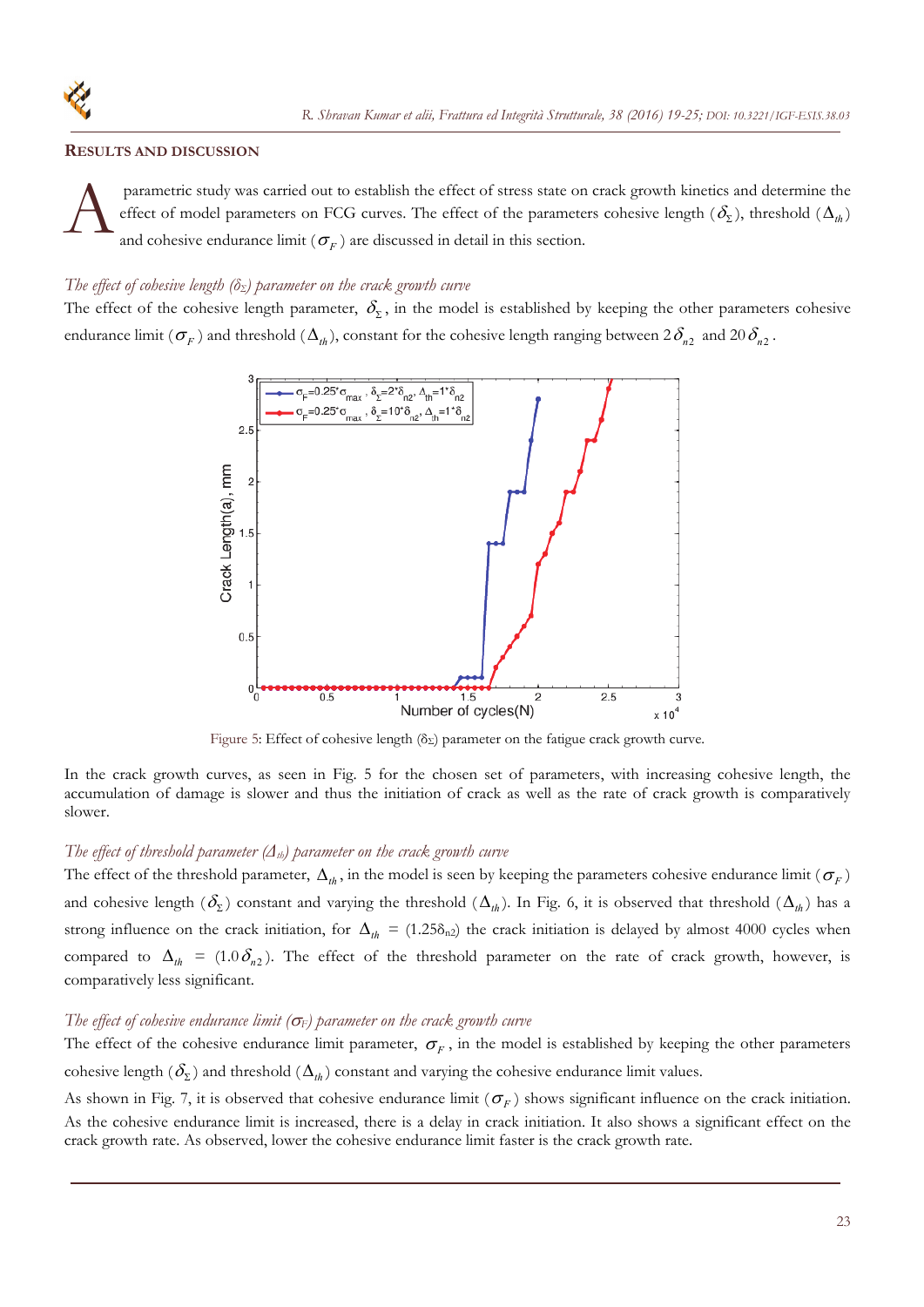



Figure 6: Effect of threshold  $(\Delta_{th})$  parameter on the fatigue crack growth curve.



Figure 7: Effect of cohesive endurance limit  $(\sigma_F)$  parameter on the fatigue crack growth curve.

# **CONCLUDING REMARKS**

 stress-state dependent cohesive model for fatigue is used in simulation of fatigue crack initiation and growth in a representative aluminum alloy. The model was shown to be capable of predicting both initiation and propagation reasonably well compared to as observed in the experiments [8]. From the stress-state dependent cohesive model for fatigue is used in simulation of fatigue crack initiation and growth in a representative aluminum alloy. The model was shown to be capable of predicting both initiation and propag delay in the crack initiation with significantly lower crack growth rates. A similar effect of the parameter,